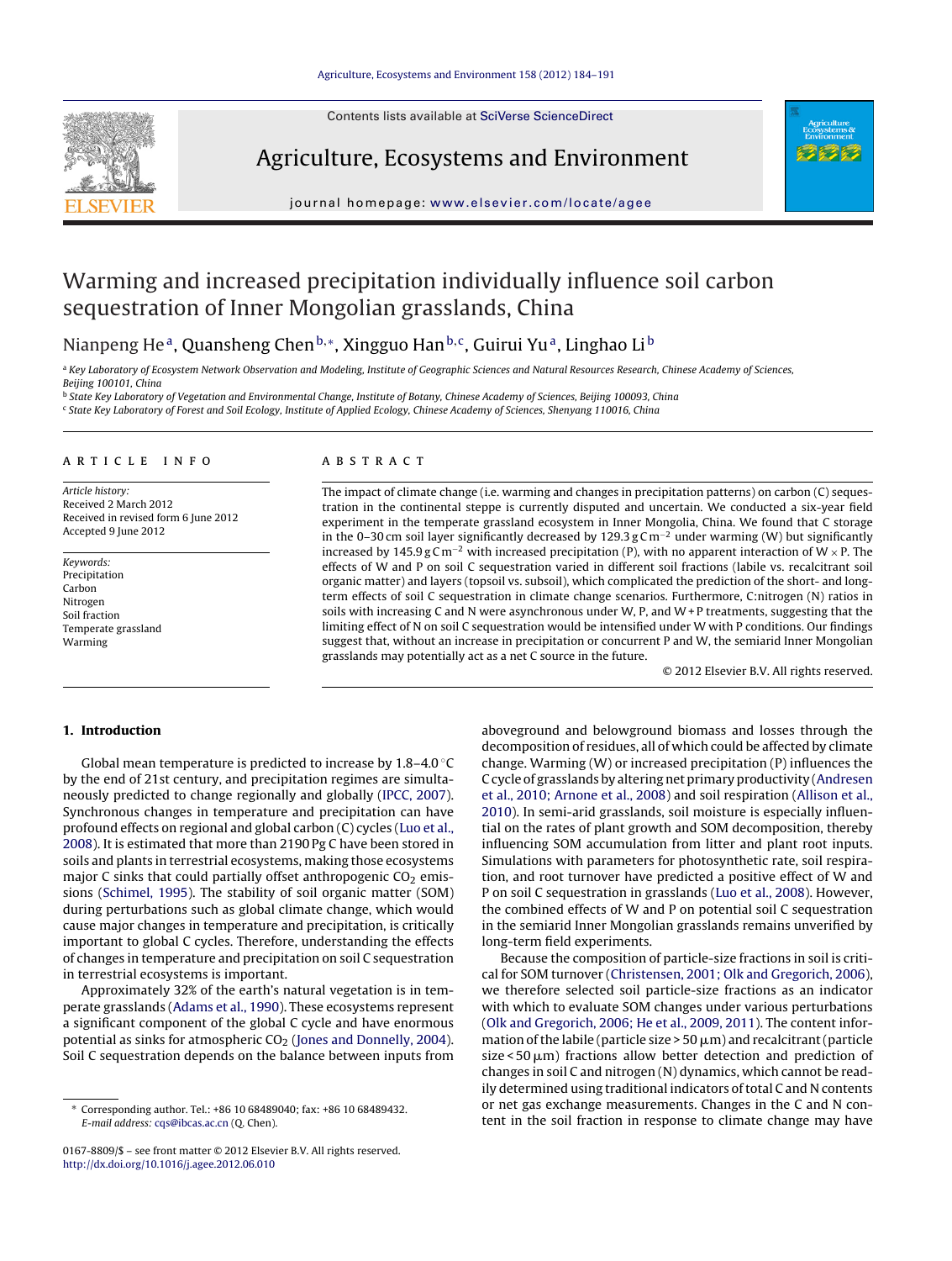a considerable effect on long-term terrestrial C and N storage and sequestration ([Belay-Tedla](#page-6-0) et [al.,](#page-6-0) [2009\).](#page-6-0)

Herein, we present the results of a six-year manipulative field experiment under control (CK), W, P, and  $W+P$  conditions in a temperate grassland in northern China. Our findings addressed three questions: (1) whether W and P individually or interactively affect soil C storage in the semiarid Inner Mongolian grasslands, (2) whether responses to W and P are consistent between bulk soil and soil fractions (labile SOM and recalcitrant SOM), and (3) whether asynchronous changes in soil C and N occur.

## **2. Materials and methods**

#### 2.1. Study site

The study site was located in a temperate steppe in Duolun County, Inner Mongolia Autonomous Region, China (42◦20 N, 116◦11 E). The climate at the study site was a typical semiarid continental climate with a mean annual temperature of  $2.1 \degree C$ , a monthly mean temperature ranging from 18.9 ◦C in July to −17.5 ◦C in January, and a mean annual precipitation of 385.5 mm (with 80% of all precipitation occurring between June and September; [Bai](#page-6-0) et [al.,](#page-6-0) [2010\).](#page-6-0) Soil is of the chestnut type in Chinese soil classifications (i.e. Calcic Kastanozems, the equivalent of Calcis-orthic Aridisol in the U.S. soil classification system) with a pH of 6.84. The dominant vegetation consisted of perennial grassland plants including Stipa krylovii Roshev., Artemisia frigida Willd., Potentilla acaulis L., Cleistogenes squarrosa Keng., and Allium bidentatum Fisch.

#### 2.2. Experimental design

Detailed information about our experimental design has appeared in previous studies [\(Bai](#page-6-0) et [al.,](#page-6-0) [2010;](#page-6-0) [Liu](#page-6-0) et [al.,](#page-6-0) [2009;](#page-6-0) [Niu](#page-6-0) et [al.,](#page-6-0) [2008\).](#page-6-0)We designed our experiment with six replicates of four treatments (CK, W, P, W + P) for a total of 24 subplots, each measuring 3 m  $\times$  4 m. Beginning in April 2005, the W subplots were heated continuously using  $165 \text{ cm} \times 15 \text{ cm}$  MSR-2420 infrared radiators (Kalglo Electronics, Bethlehem, PA, USA), which were suspended 2.5 m aboveground. Long-term monitoring data showed that the mean soil temperatures at a depth of 10 cm were 1.39 °C and 1.02 °C higher in all W subplots compared to those in the CK and P subplots, respectively. In the P subplots, 15 mm of water was added weekly in July andAugust, and a total of 120 mmprecipitation(approximately 30% of the mean annual precipitation at the study site) was added annually. Based on the results of previous studies in the experimental area, P significantly increased soil moisture by an average of 3.13% and 4.33% (v/v) in 2006 and 2007, respectively ([Liu](#page-6-0) et [al.,](#page-6-0) [2009;](#page-6-0) [Bai](#page-6-0) et [al.,](#page-6-0) [2010\).](#page-6-0)

#### 2.3. Field sampling

At the end of our six-year experiment (September 2010), we diagonally established two sampling points in each plot. We established one quadrat  $(0.5 \text{ m} \times 0.5 \text{ m})$  at each sampling point and investigated plant community cover and height. Subsequently, aboveground biomass was limited to ground level with all plant species combined. Within each quadrat, three soil cores (30 cm apart) were collected from three layers at depths of 0–10 cm, 10–20 cm, and 10–30 cm. Samples from the same plot were then mixed at the same depths of 0–10 cm, 10–20 cm, and 10–30 cm via sieving through a 2-mm mesh. Soil bulk density was measured at depths of 0–10 cm, 10–20 cm, and 20–30 cm using the core method (volume  $100 \text{ cm}^3$ ).

#### 2.4. Particle size fractionation and chemical analysis

We fractionated soil samples into sand (particle size  $50-2000 \,\mathrm{\upmu m}$ ), silt (2–50  $\mathrm{\upmu m}$ ), and clay (<2  $\mathrm{\upmu m}$ ) fractions with ultrasonic energy to disrupt aggregates using methods described in a previous manuscript [\(He](#page-6-0) et [al.,](#page-6-0) [2011\).](#page-6-0) In brief, after manually removing visible root remnants, 50 g of soil (particles, 2 mm) was dispersed in 250 mL of distilled water using a KS-600 probe-type ultrasonic cell disrupter system (Shanghai Precision and Scientific Instrument, Shanghai, China) operating for 32 min in continuous mode at 360W. Under these conditions, the real power input was 56.02W, and the value of applied energy was 430  $\text{Im}L^{-1}$ suspension. Sand (50–2000  $\mu$ m) and coarse silt (20–50  $\mu$ m) were separated with wet sieving. To further separate fine silt (2–20  $\mu$ m) and clay (<2  $\mu$ m), samples were centrifuged repeatedly at 150  $\times$  g for five min. The supernatants were collected in 250-mL centrifuge bottles and centrifuged at  $3900 \times g$  for 30 min; the precipitated fraction was referred to as clay. All of the fractions were dried at 50 °C and ground for further chemical analysis.

Organic C content (%) of the samples was measured using wet combustion. For this procedure, 0.5 g of soil sample was digested with five mL each of 1 N  $K_2$ Cr<sub>2</sub>O<sub>7</sub> and concentrated H<sub>2</sub>SO<sub>4</sub> at 180 °C for 5 min, followed by titration of the digests with standardized FeSO<sub>4</sub>. Total soil N  $(\%)$  was analyzed using the micro-Kjeldahl method.

#### 2.5. Calculations and statistical analysis

Soil organic C (SOC;  $gCm^{-2}$ ) and N (SN;  $gNm^{-2}$ ) were calculated on an area basis to a soil depth of 30 cm as described previously [\(He](#page-6-0) et [al.,](#page-6-0) [2011\):](#page-6-0)

$$
SOC = \sum D_i \times S \times B_i \times OM_i \times 10
$$
  

$$
SN = \sum D_i \times S_i \times B_i \times TN_i \times 10
$$

where  $D_i$ , S,  $B_i$ , OM<sub>i</sub>, and TN<sub>i</sub> represent thickness of the soil layer (cm), cross-sectional area (m<sup>2</sup>), bulk density (g cm<sup>-3</sup>), organic C content (g kg<sup>-1</sup>), and total N content (g kg<sup>-1</sup>), respectively; *i* = 1, 2, and 3.

Similarly, C ( $gC m^{-2}$ ) and N ( $gN m^{-2}$ ) storage in soil fractions (sand, silt, and clay) were calculated as follows:

$$
C_{\text{storage}}(\text{fraction}_{i}) = \frac{C_{\text{con.}}(\text{fraction}_{i}) \times F \times D \times S \times B}{100}
$$

$$
N_{storage}(fraction_{i}) = \frac{N_{con}(fraction_{i}) \times F \times D \times S \times B}{100}
$$

where  $C_{con.}$ (fraction<sub>i</sub>) is the C content of the soil fraction (g kg<sup>-1</sup>),  $N_{con.}$  (fraction<sub>i</sub>) is the N content of the soil fraction (%), and F is the fraction content in soil (g fraction  $kg^{-1}$  soil).

Commonly, the SOM in the sand fraction has a high C:N ratio and is considered labile, but SOM in silt plus clay is more processed and stable [\(Christensen,](#page-6-0) [2001\).](#page-6-0) Therefore, we considered C and N storage in the sand fraction (particle size  $>$  50  $\mu$ m) as labile (i.e. labile C and labile N), and C and N storage in silt and clay (parti- $\chi$ cle size < 50  $\mu$ m) as recalcitrant (i.e. recalcitrant C and recalcitrant N).

We calculated the absolute change in soil C and N storage ( $\Delta C$ , g C m<sup>−2</sup>; ∆N, g N m<sup>−2</sup>) based on CK sites to characterize changes in soil C and N storage that occurred through W and P treatments. A two-tailed t-test was performed to determine whether each mean change was significantly different from zero, and 95% confidence intervals were calculated as a measure of the minimal significant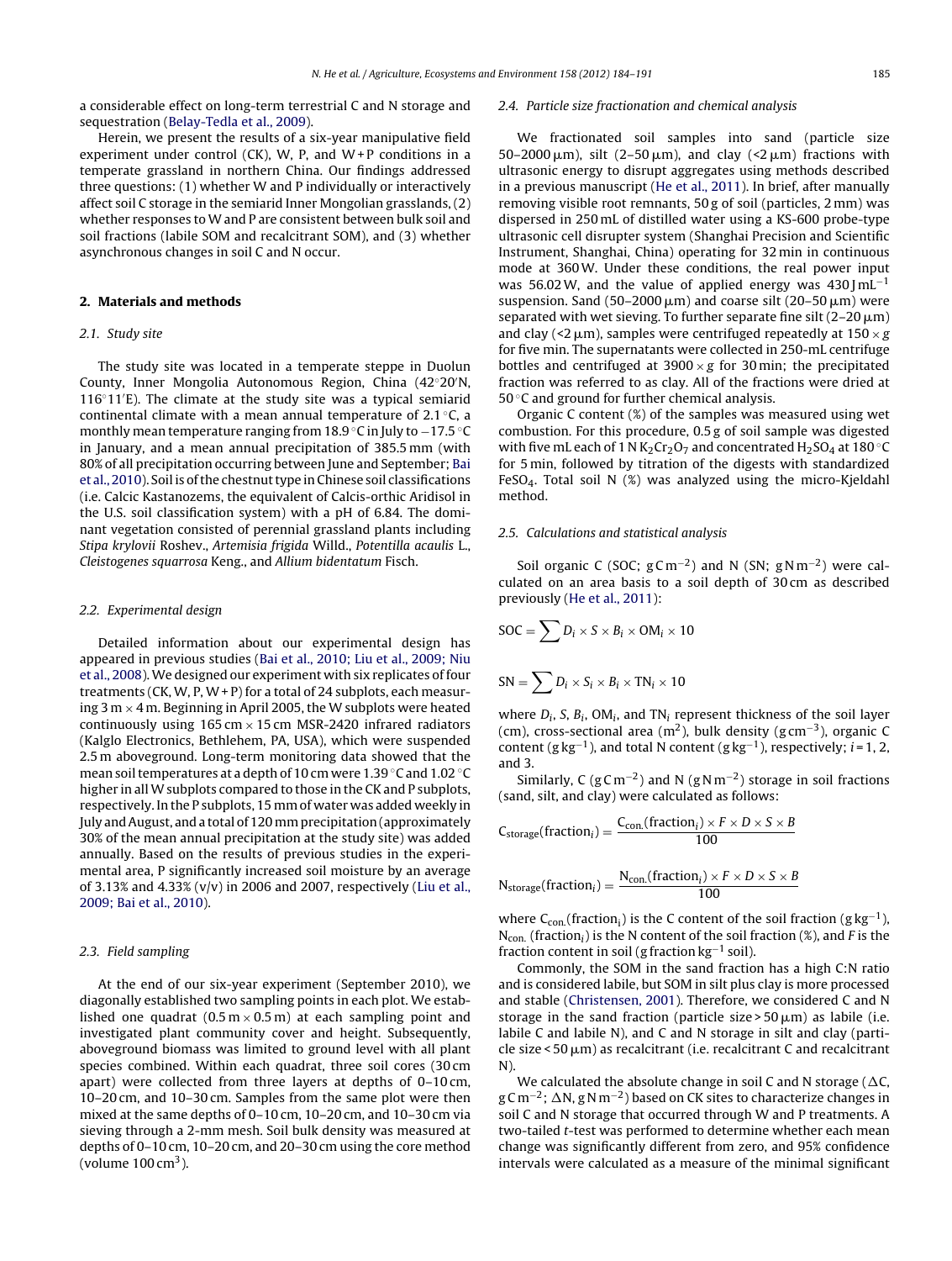

Fig. 1. Changes in carbon and nitrogen storage in the 0–30 cm soil layers. Experimental treatments were designed as control (CK), warming (W), increasing precipitation (P), and warming and increasing precipitation (W+P). Soil fractions observed included sand, particle size=50–2000μm; silt, particle size=2–50μm; and clay, particle size < 2  $\mu$ m. Data were represented as means  $\pm$  1 S.D (n = 6).

difference ([Zinn](#page-7-0) et [al.,](#page-7-0) [2005\).](#page-7-0) Normality and homogeneity of variances were verified for all data using the Kolmogorov–Smirnov and Levene tests, respectively. Two-way analysis of the variance with a blocked nested design was used to determine the effects of W and P on soil C and N storage. Data were represented as mean  $\pm 1$ standard deviation ( $n = 6$ ). All analyses were conducted using SPSS statistical software (ver. 11.0, SPSS, Chicago, IL, USA).

#### **3. Results**

#### 3.1. Changes in soil C storage with experimental W and P

Results showed that W and P treatments had no significant effect on either soil bulk density or soil fractions [\(Table](#page-3-0) 1). However, in the W treatment, soil C storage decreased by 119.5 g Cm<sup>-2</sup> in the 0-10 cm soil layer ( $F = 113.25$ ,  $P < 0.001$ ) but increased 119.3 g C m<sup>-2</sup>(F = 133.03, P < 0.001) in the P treatment (Fig. 1) while no significant interaction of  $W \times P$  was observed ([Table](#page-3-0) 2). Similarly, in the 10–20 cm soil layer, soil C storage decreased by 30.5 g C m<sup>-2</sup> ( $F = 3.78$ , NS) in the W treatment and increased by 16.4 g Cm<sup>-2</sup>  $(F = 7.32, P < 0.05)$  in the treatment (Fig. 1). Finally, soil C storage increased by 20.7 g C m<sup>-2</sup> and 10.3 g C m<sup>-2</sup> in the W and P treatment, respectively, in the 20–30 cm soil layer; although, this increase was not significantly different from values found in the CK treatment. In summary, the influence of W and P on soil C storage occurred most substantially in the 0–10 cm soil layer and decreased with soil depth ([Fig.](#page-4-0) 2 and [Table](#page-3-0) 3).

#### 3.2. Changes in soil N storage with experimental W and P

W did not have a significant impact on N storage in the 0–30 cm soil layer [\(Table](#page-4-0) 4). However, N storage increased by  $9.0 g N m^{-2}$ in the 0–10 cm soil layer ( $F = 10.05$ ,  $P < 0.01$ ) and by 2.4 g N m<sup>-2</sup> in the 10–20 cm soil layer, respectively  $(F = 16.75, P < 0.01)$  in the P treatment. No apparent interactive effects of  $W \times P$  on soil N storage were observed. Like C storage, the effect of P on soil N storage occurred mainly in the 0–10 cm soil layer and decreased with soil depth.

## 3.3. Effect of experimental W and P on the C and N storage of soil fractions

The effects of W and P on soil C and N storage in soil particlesize fractions were mainly evident in sand (50–2000  $\mu$ m) and silt  $(2\text{--}50\,\mu\text{m})$  and were minor in clay (<2  $\mu$ m; [Tables](#page-3-0) 2 and 3). In the sand fraction, soil C storage decreased with W  $(F = 53.41, P < 0.001)$ but increased with P ( $F = 31.55$ ,  $P < 0.001$ ); with evidence of W  $\times$  P had interactive effects ( $F = 39.19$ ,  $P < 0.001$ ). In the silt fraction, P enhanced soil C storage ( $F = 8.15$ ,  $P = 0.010$ ), and W  $\times$  P had significantly interactive effects ( $F = 19.09$ ,  $P < 0.001$ ; [Table](#page-4-0) 4). Moreover, P and  $W \times P$  significantly enhanced N storage in the sand and silt fractions.

Regarding the absolute changes in C and N storage in soil fractions, W decreased C ( $t = -9.65$ ,  $P < 0.001$ ) and N storage ( $t = -3.48$ , P=0.018) in labile SOM (particle size >50  $\mu$ m) but increased C storage in recalcitrant SOM (particle size < 50  $\mu$ m; t = 3.22, P = 0.023; [Fig.](#page-4-0) 3 and [Table](#page-5-0) 5). We observed a decreasing trend in soil C and N storage in the P treatment in labile SOM although this trend was insignificant, as well as a significantly increasing trend in  $C(t = 6.79,$  $P = 0.001$ ) and N storage ( $t = 4.98$ ,  $P = 0.004$ ) in recalcitrant SOM.

#### 3.4. Effect of experimental W and P on the soil C:N ratios

W, P, and W + P had no significant effects on C:N ratios in bulk soil and soil fractions; however, the C:N ratios in soil with increased C and N were asynchronous among W, P, and  $W+P$  treatments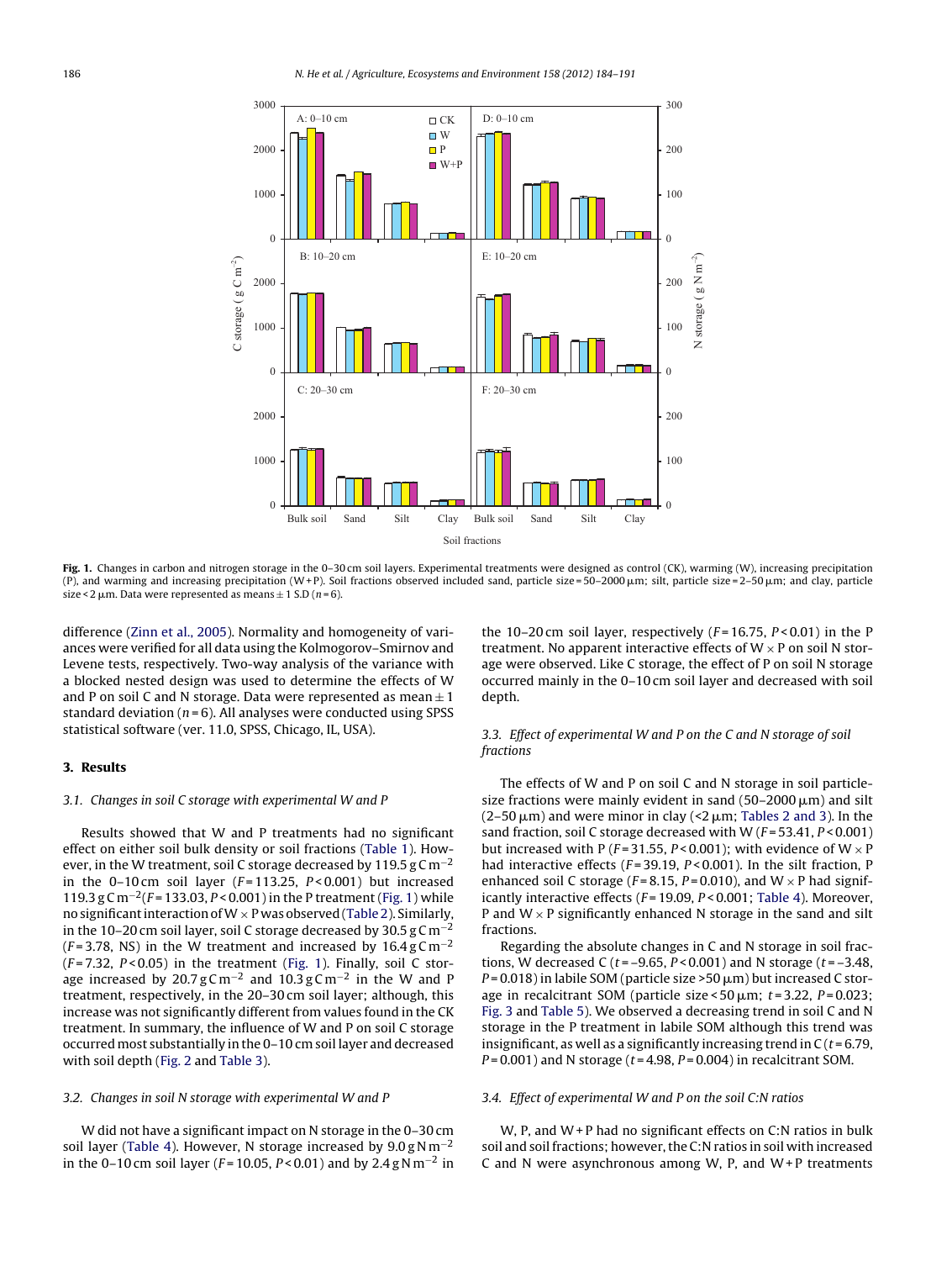#### <span id="page-3-0"></span>**Table 1**

Changes in soil bulk density and particle-size fractions.

|              | Treatments      | Bulk density<br>$(g \, cm^{-3})$ | Sand $(50-2000 \,\mu m)$<br>$(g \text{ kg}^{-1} \text{ soil})$ | Silt $(2-50 \mu m)$<br>$(g \text{ kg}^{-1} \text{ soil})$ | Clay $(2 \mu m)$<br>$(g \log^{-1} sol)$ |
|--------------|-----------------|----------------------------------|----------------------------------------------------------------|-----------------------------------------------------------|-----------------------------------------|
| $0-10$ cm    | CK <sup>a</sup> | $1.29 + 0.05^{\rm b,c}$          | $774.00 \pm 34.34$                                             | $206.57 \pm 32.81$                                        | $19.43 \pm 2.45$                        |
|              | W               | $1.30 + 0.05$                    | $769.89 + 19.13$                                               | $211.58 + 20.12$                                          | $18.53 \pm 1.87$                        |
|              | P               | $1.28 + 0.04$                    | $773.02 + 23.29$                                               | $209.60 + 23.26$                                          | $17.38 \pm 2.42$                        |
|              | $W + P$         | $1.29 \pm 0.06$                  | $776.31 + 24.14$                                               | $204.38 \pm 23.89$                                        | $19.31 \pm 2.52$                        |
| $10 - 20$ cm | <b>CK</b>       | $1.35 \pm 0.04$                  | $811.63 \pm 23.09$                                             | $171.34 \pm 24.19$                                        | $17.03 \pm 2.48$                        |
|              | W               | $1.36 + 0.04$                    | $812.63 + 17.21$                                               | $168.10 + 19.32$                                          | $19.26 + 5.27$                          |
|              | P               | $1.35 \pm 0.03$                  | $807.17 \pm 16.63$                                             | $173.26 \pm 15.85$                                        | $19.57 \pm 3.78$                        |
|              | $W + P$         | $1.35 \pm 0.03$                  | $819.89 + 17.71$                                               | $162.51 + 15.37$                                          | $17.60 + 4.77$                          |
| $20 - 30$ cm | <b>CK</b>       | $1.41 + 0.03$                    | $832.03 + 24.81$                                               | $149.21 + 25.95$                                          | $18.26 + 4.30$                          |
|              | W               | $1.40 \pm 0.03$                  | $832.25 \pm 18.92$                                             | $148.72 \pm 19.23$                                        | $19.03 \pm 3.01$                        |
|              | P               | $1.41 \pm 0.03$                  | $826.16 \pm 19.10$                                             | $154.01 + 19.92$                                          | $19.83 \pm 4.06$                        |
|              | $W + P$         | $1.40 \pm 0.03$                  | $824.62 \pm 9.29$                                              | $155.66 \pm 12.40$                                        | $19.72 \pm 4.51$                        |

<sup>a</sup> Experimental treatments were designed as control (CK), warming (W), precipitation (P), and warming plus precipitation (W+ P).

<sup>b</sup> Data are represented as mean  $\pm$  SD ( $n=3$  for bulk density,  $n=6$  for particle-size fractions). <sup>c</sup> No significant differences were observed.

#### **Table 2**

F ratios of variance analysis on the effects of warming and increasing precipitation on soil carbon storage.

|              |              | Bulk soil   | Sand<br>$(50 - 2000 \,\mu m)$ | Silt<br>$(2 - 50 \,\mu m)$ | Clay<br>$(2 \mu m)$ | $Silt + clav$<br>$(50 \mu m)$ |
|--------------|--------------|-------------|-------------------------------|----------------------------|---------------------|-------------------------------|
| $0-10$ cm    | W            | $113.25***$ | 221.60***                     | 21.45***                   | 0.02 <sub>N</sub> S | $14.54***$                    |
|              | P            | 133.05***   | 320.13***                     | $9.07**$                   | 0.92NS              | $7.74*$                       |
|              | $W \times P$ | 0.21NS      | 28.57***                      | 19.74***                   | 0.03NS              | 15.53**                       |
| $10 - 20$ cm | W            | 3.78NS      | $6.14*$                       | 3.72NS                     | $4.65*$             | $7.29*$                       |
|              | P            | $7.32^*$    | 0.38NS                        | $5.07$ <sup>*</sup>        | $4.48*$             | $5.34^*$                      |
|              | $W \times P$ | 1.16NS      | 73.62***                      | 17.60***                   | $8.83*$             | 0.43NS                        |
| $20 - 30$ cm | W            | 0.90NS      | 0.42NS                        | 1.33NS                     | 3.21NS              | 2.53NS                        |
|              | P            | 0.06NS      | $5.72^*$                      | 1.86NS                     | $4.28^{*}$          | $3.84*$                       |
|              | $W \times P$ | 0.21NS      | 1.17NS                        | 2.51NS                     | 1.43NS              | 3.61NS                        |
| $0-30$ cm    | W            | $19.01***$  | 53.41***                      | 3.90NS                     | 3.43NS              | 3.04NS                        |
|              | P            | $31.55***$  | 34.53***                      | $8.15$ <sup>*</sup>        | 3.16NS              | $5.55^*$                      |
|              | $W \times P$ | 0.11NS      | 39.19***                      | 19.09***                   | 3.56NS              | 0.44NS                        |

 $NS, P > 0.05.$ 

 $*$  P < 0.05.

\*\*  $P < 0.01$ .

\*\*\*  $P < 0.001$ .

([Figs.](#page-4-0) 2 and 3). The ratios under W and P treatments were higher than those of grazing grasslands in the region (soil  $C:N = 10:1$ ). However, C:N ratios under the W+P treatment were lower than those of grazing grassland soils.

# **4. Discussions**

We found that experimental warming and increased precipitation have individually impact on soil C storage in the Inner

#### **Table 3**

Absolute change in soil carbon and nitrogen storage under warming and increasing precipitation.

|              |         | Bulk soil                                      |                                 | Sand $(50-2000 \,\mu m)$        |                                 | Silt $(2-50 \mu m)$             |                                 | Clay ( $\langle 2 \mu m \rangle$ ) |                                 |
|--------------|---------|------------------------------------------------|---------------------------------|---------------------------------|---------------------------------|---------------------------------|---------------------------------|------------------------------------|---------------------------------|
|              |         | $\Delta C$ (gm <sup>-2</sup> )                 | $\Delta N$ (g m <sup>-2</sup> ) | $\Delta C$ (g m <sup>-2</sup> ) | $\Delta N$ (g m <sup>-2</sup> ) | $\Delta C$ (g m <sup>-2</sup> ) | $\Delta N$ (g m <sup>-2</sup> ) | $\Delta C$ (g m <sup>-2</sup> )    | $\Delta N$ (g m <sup>-2</sup> ) |
| $0-10$ cm    | W       | $-119.5 \pm 58.6$ <sup>**</sup> . <sup>a</sup> | $4.0 \pm 4.5$ NS                | $-118.6 \pm 23.9$ ***           | $1.0 \pm 2.2$ NS                | $-1.1 \pm 19.4$ NS              | $2.6 \pm 3.9$ NS                | $0.2 \pm 4.3$ NS                   | $0.4 \pm 0.6$ NS                |
|              | P       | $119.3 \pm 24.5$                               | $9.0 \pm 5.8$                   | $73.5 \pm 6.8$ ***              | $6.3 \pm 5.0^{\circ}$           | $43.8 \pm 18.6$ <sup>**</sup>   | $2.9 \pm 3.5$ NS                | $1.9 \pm 8.0$ NS                   | $-0.2 \pm 0.7$ NS               |
|              | $W + P$ | $9.6 \pm 18.9N$ S                              | $4.0 \pm 3.8$ <sup>*</sup>      | $17.6 \pm 12.1$ <sup>*</sup>    | $5.0 \pm 3.8^*$                 | $-9.5 \pm 15.3$ NS              | $-0.8 \pm 2.0$ NS               | $1.5 \pm 3.4$ NS                   | $-0.3 \pm 0.7$ NS               |
| $10 - 20$ cm | W       | $-30.5 \pm 29.8$ NS                            | $-7.7 \pm 5.7$ <sup>*</sup>     | $-66.1 \pm 11.9$ ***            | $-7.9 \pm 4.2$ <sup>**</sup>    | $15.8 \pm 22.7$ NS              | $-1.4 \pm 1.8$ NS               | $19.8 + 4.5$ ***                   | $1.6 \pm 1.0^*$                 |
|              | P       | $16.4 \pm 13.4$ <sup>*</sup>                   | $2.4 + 3.3$ NS                  | $-47.6 \pm 12.7$ ***            | $-4.5 \pm 3.6$                  | $44.9 \pm 11.3$                 | $5.1 \pm 1.7$ <sup>**</sup>     | $19.2 \pm 4.6$                     | $1.8 \pm 0.4$ <sup>***</sup>    |
|              | $W + P$ | $7.7 \pm 16.6$ NS                              | $3.5 \pm 5.1$ NS                | $-11.1 \pm 25.4$ NS             | $0.6 \pm 4.5$ NS                | $2.3 \pm 12.9N$ S               | $1.9 \pm 6.0$ NS                | $16.6 \pm 3.3$                     | $1.0 \pm 1.0$ NS                |
| $20 - 30$ cm | W       | $20.7 \pm 63.9N$ S                             | $1.7 \pm 6.2$ NS                | $-15.7 \pm 35.8$ NS             | $-0.6 \pm 5.2$ NS               | $22.9 + 26.5$ NS                | $1.0 \pm 3.1$ NS                | $13.5 \pm 4.0$ <sup>***</sup>      | $1.3 \pm 1.1^*$                 |
|              | P       | $10.3 + 40.9N$                                 | $-0.9 + 2.3$ NS                 | $-31.6 + 24.8$ <sup>*</sup>     | $-2.0 \pm 2.8$ NS               | $24.7 + 25.5$ NS                | $0.3 \pm 1.8$ NS                | $17.1 \pm 7.5$ <sup>**</sup>       | $0.8 \pm 1.0$ NS                |
|              | $W + P$ | $17.4 \pm 41.1$ NS                             | $1.5 \pm 10.4$ NS               | $-27.7 \pm 31.2$ NS             | $-1.7 \pm 5.5$ NS               | $21.1 \pm 25.0$ NS              | $1.6 \pm 4.9N$ S                | $24.0 \pm 5.3$ ***                 | $1.7 \pm 0.7$ <sup>**</sup>     |
| $0-30$ cm    | W       | $-129.3 \pm 54.3$ <sup>*</sup>                 | $-1.9 \pm 9.5$ NS               | $-200.4 \pm 50.9$               | $-7.5 \pm 5.3$ <sup>*</sup>     | $37.6 \pm 50.4$ NS              | $2.2 \pm 7.4$ NS                | $33.6 \pm 4.6$ ***                 | $3.4 \pm 1.1$ <sup>**</sup>     |
|              | P       | $145.9 \pm 58.1$ <sup>**</sup>                 | $10.5 \pm 8.0^*$                | $-5.7 \pm 37.4N$ S              | $-0.2 \pm 6.4$ NS               | $113.4 \pm 49.5$                | $8.3 \pm 5.2^*$                 | $38.2 \pm 5.7$ ***                 | $2.4 \pm 1.5$ <sup>**</sup>     |
|              | $W + P$ | $34.7 \pm 49.4N$ S                             | $9.0 \pm 10.6$ NS               | $-21.2 \pm 39.3N$ S             | $3.9 \pm 6.5$ NS                | $13.8 \pm 30.5$ NS              | $2.7 \pm 7.3$ NS                | $42.0 \pm 4.8$                     | $2.4 \pm 1.2$ <sup>**</sup>     |

 $NS, P > 0.05.$ 

<sup>a</sup> Data were deduced from the differences in values in treated and CK plots, and were represented as means  $\pm$  1 S.D. (*n* = 6).  $*$  *P* < 0.05.

\*\*  $P < 0.01$ .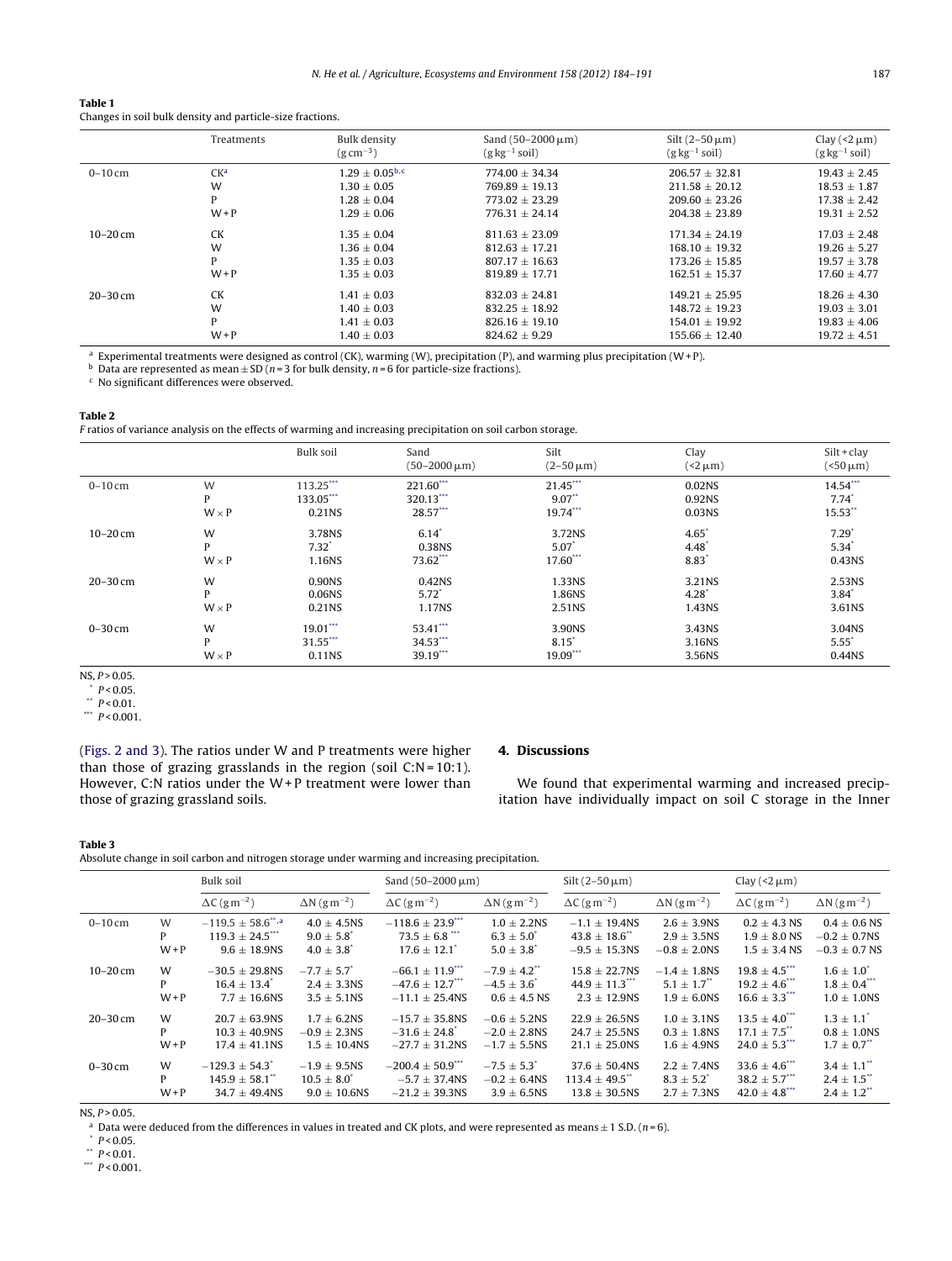<span id="page-4-0"></span>

| н<br>п |  |  |
|--------|--|--|
|        |  |  |

F ratios of variance analysis on the effects of warming and increased precipitation on soil nitrogen storage.

|              |              | <b>Bulk soil</b>     | Sand<br>$(50 - 2000 \,\mu m)$ | Silt<br>$(2 - 50 \,\mu m)$ | Clay<br>$(2 \mu m)$ | $Silt + clav$<br>$(50 \mu m)$ |
|--------------|--------------|----------------------|-------------------------------|----------------------------|---------------------|-------------------------------|
| $0 - 10$ cm  | W            | 0.11NS               | 0.01 <sub>NS</sub>            | 0.36NS                     | 0.95 <sub>N</sub> S | 2.87NS                        |
|              | P            | $10.05$ **           | 23.85***                      | 0.06NS                     | $5.34*$             | 0.51NS                        |
|              | $W \times P$ | $10.20$ **           | 1.14NS                        | 11.86**                    | 1.17NS              | 0.15NS                        |
| $10 - 20$ cm | W            | 3.98NS               | 0.95NS                        | $5.06*$                    | 1.74NS              | 2.87NS                        |
|              | P            | $16.75$ <sup>*</sup> | 1.87NS                        | 16.75**                    | 3.91NS              | $15.11$ **                    |
|              | $W \times P$ | $6.92$ <sup>*</sup>  | 19.62***                      | 0.74NS                     | 15.26**             | 2.35NS                        |
| $20 - 30$ cm | W            | 0.72NS               | 0.02 <sub>NS</sub>            | 1.01NS                     | 3.80NS              | 0.02 <sub>N</sub> S           |
|              | P            | 0.06NS               | 1.10NS                        | 0.14NS                     | 4.41                | 0.64NS                        |
|              | $W \times P$ | 0.02NS               | 0.09NS                        | 0.01NS                     | 0.85NS              | 3.16NS                        |
| $0 - 30$ cm  | W            | 0.26NS               | 0.43NS                        | 1.30NS                     | 3.33NS              | $5.59*$                       |
|              | P            | $9.71$ **            | $4.50*$                       | $8.52$ **                  | 3.14NS              | 10.66**                       |
|              | $W \times P$ | 0.02NS               | $4.84$ <sup>*</sup>           | 6.73                       | $16.18**$           | 0.00NS                        |

 $NS, P > 0.05.$ 

 $*$   $P < 0.05$ .

 $P < 0.01$ .

\*\*\*  $P < 0.001$ .

Mongolian grasslands. W had negative effects on soil C sequestration, which is consistent with previous research on soil respiration and photosynthetic rate in this ecosystem [\(Liu](#page-6-0) et [al.,](#page-6-0) [2009;](#page-6-0) [Niu](#page-6-0) et [al.,](#page-6-0) [2008\).](#page-6-0) A plausible explanation is that W caused greater respiratory



C losses relative to photosynthetic C gains, thus leading to a negative impact on net ecosystem exchange in the semiarid temperate steppe.

We also found that increased in precipitation significantly increased soil C storage in this grassland ecosystem. Precipitation plays a predominant role in regulating productivity and soil respiration which then drives the C cycle and ultimately determines how much C is sequestered in grassland soil in arid regions ([Jones](#page-6-0) [and](#page-6-0)



**Fig. 2.** Response in soil carbon storage to warming and increased precipitation in the 0–30 cm soil layer. Data were deduced from the differences in values in treated and control sites, and were represented as means  $\pm$  1 S.D. (n=6). C stored in the particle size > 50  $\rm \mu m$  fraction was considered labile whereas C stored in the particle size < 50 µm fraction was considered recalcitrant.

**Fig. 3.** Effects of warming and increased precipitation on the carbon and nitrogen storage in bulk soil, labile soil organic carbon, and recalcitrant SOC in the 0–30 cm soil layer. Data were deduced from the differences in values in treated and CK sites and were represented as means  $\pm$  1 S.D. (n=6). C stored in the particle size > 50  $\mu$ m fraction was considered labile, whereas C stored in the particle size < 50  $\mu$ m fraction was considered recalcitrant.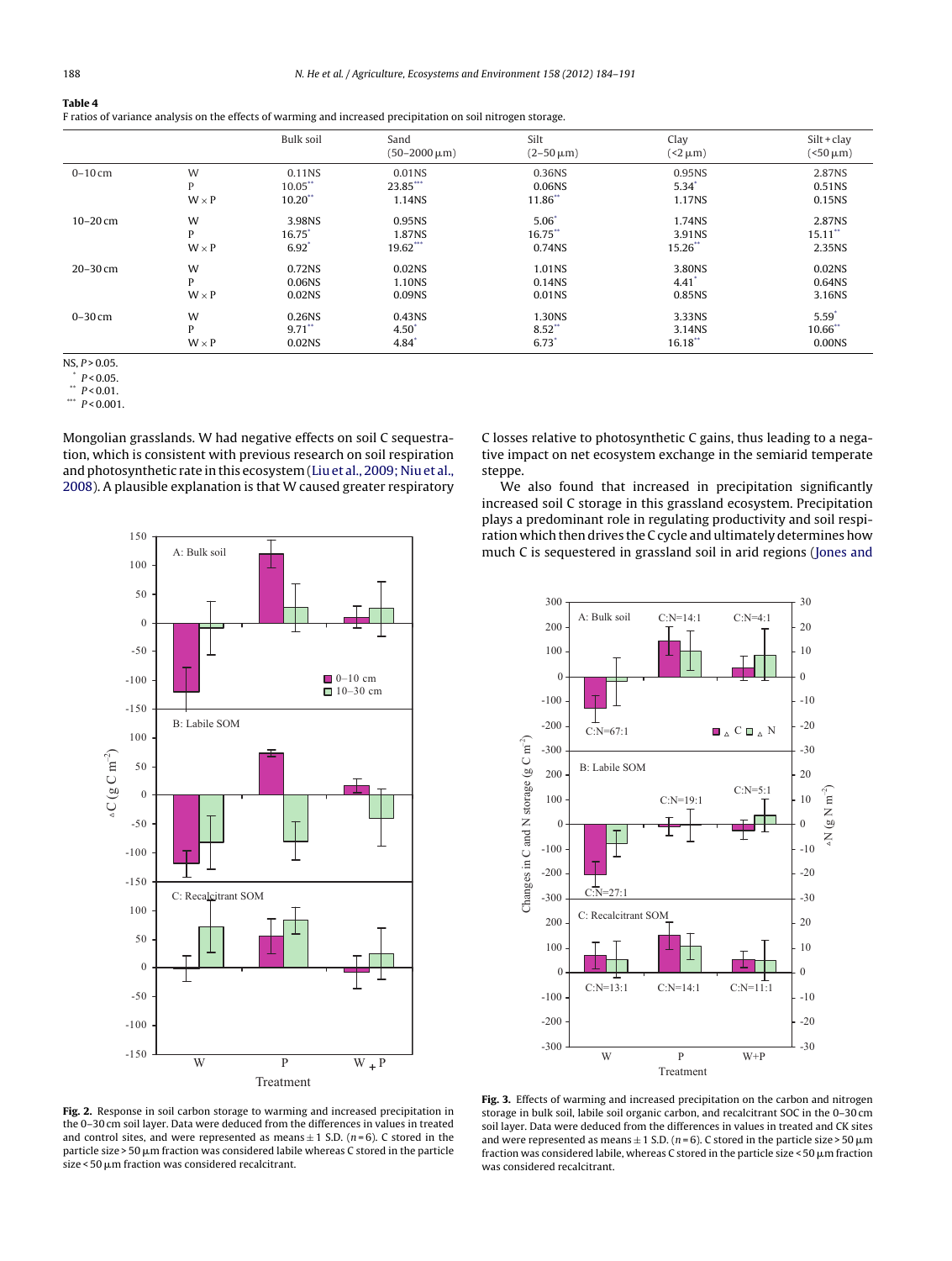<span id="page-5-0"></span>**Table 5** Absolute change in soil carbon and nitrogen storage in the silt plus clay fractions.

|              |         | $Silt + clav$                   |                                 |
|--------------|---------|---------------------------------|---------------------------------|
|              |         | $\Delta C$ (g m <sup>-2</sup> ) | $\Delta N$ (g m <sup>-2</sup> ) |
| $0-10$ cm    | W       | $-0.9 + 21.7$ NS <sup>a</sup>   | $3.0 + 3.9N$                    |
|              | P       | $45.7 \pm 24.6$ **              | $2.7 + 3.3$ NS                  |
|              | $W + P$ | $-8.0 + 16.3$ NS                | $-1.0 \pm 1.7$ NS               |
| $10 - 20$ cm | W       | $35.6 + 23.8N$                  | $0.2 + 1.9^*$                   |
|              | P       | $64.0 + 12.9$                   | $6.9 \pm 1.6$                   |
|              | $W + P$ | $18.8 + 13.0$ NS                | $2.9 + 7.0^*$                   |
| $20 - 30$ cm | W       | $36.5 \pm 30.0^{\circ}$         | $2.4 \pm 3.4$ NS                |
|              | P       | $41.9 + 31.2$ <sup>*</sup>      | $1.1 + 2.2$ NS                  |
|              | $W + P$ | $45.1 + 27.2$ <sup>**</sup>     | $3.2 + 5.5$ NS                  |
| $0 - 30$ cm  | W       | $71.2 + 54.2$                   | $5.6 \pm 7.3$ NS                |
|              | P       | $151.6 \pm 54.7$ <sup>**</sup>  | $10.7 + 5.3$ **                 |
|              | $W + P$ | $55.9 \pm 32.9$ ***             | $5.1 + 8.2N$ S                  |

 $NS, P > 0.05$ 

<sup>a</sup> Data were deduced from the differences in values in treated and CK plots, and were represented as means  $\pm$  1 S.D. (*n* = 6).  $*$  *P* < 0.05.

 $P < 0.01$ 

\*\*\*  $P < 0.001$ .

[Donnelly,](#page-6-0) [2004;](#page-6-0) [Liu](#page-6-0) et [al.,](#page-6-0) [2009\).](#page-6-0) Some studies have demonstrated that P significantly increased aboveground and belowground productivity [\(Bai](#page-6-0) et [al.,](#page-6-0) [2010\),](#page-6-0) enhanced soil respiration [\(Liu](#page-6-0) et [al.,](#page-6-0) [2009\),](#page-6-0) and increased soil C storage. Using a process-based ecosystem model, [Shen](#page-6-0) et [al.](#page-6-0) [\(2009\)](#page-6-0) found that P, individually or in combination with W, improved soil C sequestration in drylands. Overall, W depressed while P improved soil C sequestration in the semiarid Inner Mongolian grasslands.

The impacts of W and P on soil C storage varied in the different soil fractions with the strongest impacts occurring in sand (50–2000 $\,\rm \mu m)$  and silt (2–50 $\,\rm \mu m$ ). Short-term changes in soil C storage are mediated through a small but highly bio-reactive labile pool, but long-term C storage is often determined by the longlived recalcitrant fraction. Our results showed that W significantly decreased labile C and increased recalcitrant C in the Mongolian grassland ecosystem. However, in a study of the Great Plains in OK, USA, [Belay-Tedla](#page-6-0) et [al.](#page-6-0) [\(2009\)](#page-6-0) found that W significantly increased labile C fractions and soil microbial biomass C. A major difference in mean annual temperature and precipitation between the Great Plains and the continental steppe is likely the main reason for these contrary trends.

The indirect negative effects of warming-induced water stress on soil C storage are stronger than the direct positive effects of elevated temperature. In arid Inner Mongolian grasslands, W decreased soil moisture and, consequently, significantly reduced soil microbial respiration and microbial biomass [\(Liu](#page-6-0) et [al.,](#page-6-0) [2009\).](#page-6-0) [Pendall](#page-6-0) et [al.](#page-6-0) [\(2011\)](#page-6-0) have reported that W increased particulate organic matter under  $C_3$ -dominated vegetation and suggested that  $C_3 - C_4$  vegetation responses to future climate conditions will strongly influence SOM storage in temperate grasslands. [Feng](#page-6-0) et [al.](#page-6-0) [\(2008\)](#page-6-0) concluded that future warming could alter the composition of SOM at the molecular level, accelerating lignin degradation and increasing leaf-cuticle-derived C sequestration.

We determined that the responses of the soil labile and recalcitrant fractions to W and P varied under warming and changes in precipitation regimes. Several studies have demonstrated that the labile pool is sensitive to alterations in soil moisture, temperature, and plant community structure ([Christensen,](#page-6-0) [2001;](#page-6-0) [Olk](#page-6-0) [and](#page-6-0) [Gregorich,](#page-6-0) [2006\).](#page-6-0) Using a controlled incubation experiment and reanalysis of publicly published data, [Conant](#page-6-0) et [al.](#page-6-0) [\(2008\)](#page-6-0) have suggested that temperature sensitivity of SOM decomposition increases with decreasing SOM liability and that future losses of litter and soil C from recalcitrant SOM may be even greater than

those previously supposed. Together, the responses of the labile and recalcitrant fractions to W and P remain understudied in long-term experiments, and the diversity in responses in different regions represents a substantial source of uncertainty in predicting grassland ecosystem feedbacks to climate change.

Clear differences in C sequestration occurred in the topsoil and subsoil in the W and P experimental plots. The fresh C supply controls the stability of organic C in deep soil layers ([Fontaine](#page-6-0) et [al.,](#page-6-0) [2007\).](#page-6-0) By controlling oxygen concentration, soil structure, and energetic and nutritional status, [Salomé](#page-6-0) et [al.](#page-6-0) [\(2010\)](#page-6-0) demonstrated that C dynamics in topsoil and subsoil are controlled through different mechanisms under incubation conditions, and the spatial separation of decomposer and substrate levels appears to play a more important role in the subsoil. In fact, an increase in recalcitrant SOM in subsoil is a likely scenario. Topsoil and subsoil have different pedological, environmental, and physicochemical features, which together affect the mechanisms and biological factors impacted by future climate change. We recommend further research into the various responses of topsoil and subsoil to better understand global C dynamics under future perturbations and climate changes.

The limiting effect of N availability on soil C sequestration will be intensified in the continental steppe under current climate change projections. N deficiency is common [\(Yuan](#page-7-0) et [al.,](#page-7-0) [2006\)](#page-7-0) and water availability is the prime factor regulating productivity and decomposition in the region ([Bai](#page-6-0) et [al.,](#page-6-0) [2010;](#page-6-0) [Liu](#page-6-0) et [al.,](#page-6-0) [2009\).](#page-6-0) [Lü](#page-6-0) et [al.](#page-6-0) [\(2011\)](#page-6-0) reported that N addition can increase soil C storage in Inner Mongolian grasslands. Far higher C:N ratios in the soil with increased C and N under theW+ P treatment, however, showed that increasing soil C sequestration causes higher N demands because terrestrial ecosystem C gain and soil C decomposition are both controlled by stable stoichiometric regulation ([Anderson](#page-6-0) et [al.,](#page-6-0) [2004;](#page-6-0) [Hessen](#page-6-0) et [al.,](#page-6-0) [2004;](#page-6-0) [Taylor](#page-6-0) [and](#page-6-0) [Townsend,](#page-6-0) [2010\).](#page-6-0) Moreover, some models, by increasing the supply of one potentially limiting element (N), demonstrated that N will affect the distribution, cycling, and retention of other nutrients in most terrestrial ecosystems [\(Hungate](#page-6-0) et [al.,](#page-6-0) [2003;](#page-6-0) [Perring](#page-6-0) et [al.,](#page-6-0) [2008\).](#page-6-0) In our study, loss of N was far lower than that of C under W, implying that most of the N emitted by decomposition was reused by plant and microbe. Increased efficiency in N use via a shift in species composition rather than in plant N uptake is a key mechanism underlying the warming stimulation of plant growth [\(Yuan](#page-7-0) et [al.,](#page-7-0) [2006;](#page-7-0) [Niu](#page-7-0) et [al.,](#page-7-0) [2010\).](#page-7-0) Given that limitations in productivity resulting from insufficient N availability are widespread in both unmanaged and managed vegetation, soil N supply is probably an important constraint on global terrestrial responses to climate change ([Reich](#page-6-0) et [al.,](#page-6-0) [2006\).](#page-6-0) Our findings highlight the impact of N input on soil C sequestration based on C:N stoichiometry in soil with increasing C and N under future climate scenarios.

Several possible mechanisms could explain the diverse effects of W and P on soil C storage reported herein. The indirect effects of W on soil moisture and nutrient supply may alter belowground C turnover processes in complicated directions. In the water-limited steppe, decreasing soil water availability caused by increased evapotranspiration under W suppresses plant growth, root production, microbial activities, and soil respiration ([Bai](#page-6-0) et [al.,](#page-6-0) [2010;](#page-6-0) [Liu](#page-6-0) et [al.,](#page-6-0) [2009\).](#page-6-0) In ecosystems with higher soil moisture, W enhanced soil respiration and decomposition rates [\(Allison](#page-6-0) et [al.,](#page-6-0) [2010;](#page-6-0) [Luo](#page-6-0) et [al.,](#page-6-0) [2008;](#page-6-0) [Pendall](#page-6-0) et [al.,](#page-6-0) [2004;](#page-6-0) [Wan](#page-6-0) et [al.,](#page-6-0) [2007\).](#page-6-0) In addition, P can significantly enhance aboveground and belowground productivity and increase SOM input. P stimulated gross ecosystem productivity more than soil respiration, although productivity and soil respiration increased at the same time ([Bai](#page-6-0) et [al.,](#page-6-0) [2010;](#page-6-0) [Liu](#page-6-0) et [al.,](#page-6-0) [2009;](#page-6-0) [Wan](#page-6-0) et [al.,](#page-6-0) [2009\).](#page-6-0) W+P also enhanced new SOM input through higher productivity while stimulated soil respiration, which partly offset the increasing SOM input ([Wang](#page-7-0) et [al.,](#page-7-0) [2006;](#page-7-0) [Liu](#page-7-0) et [al.,](#page-7-0) [2009,](#page-7-0)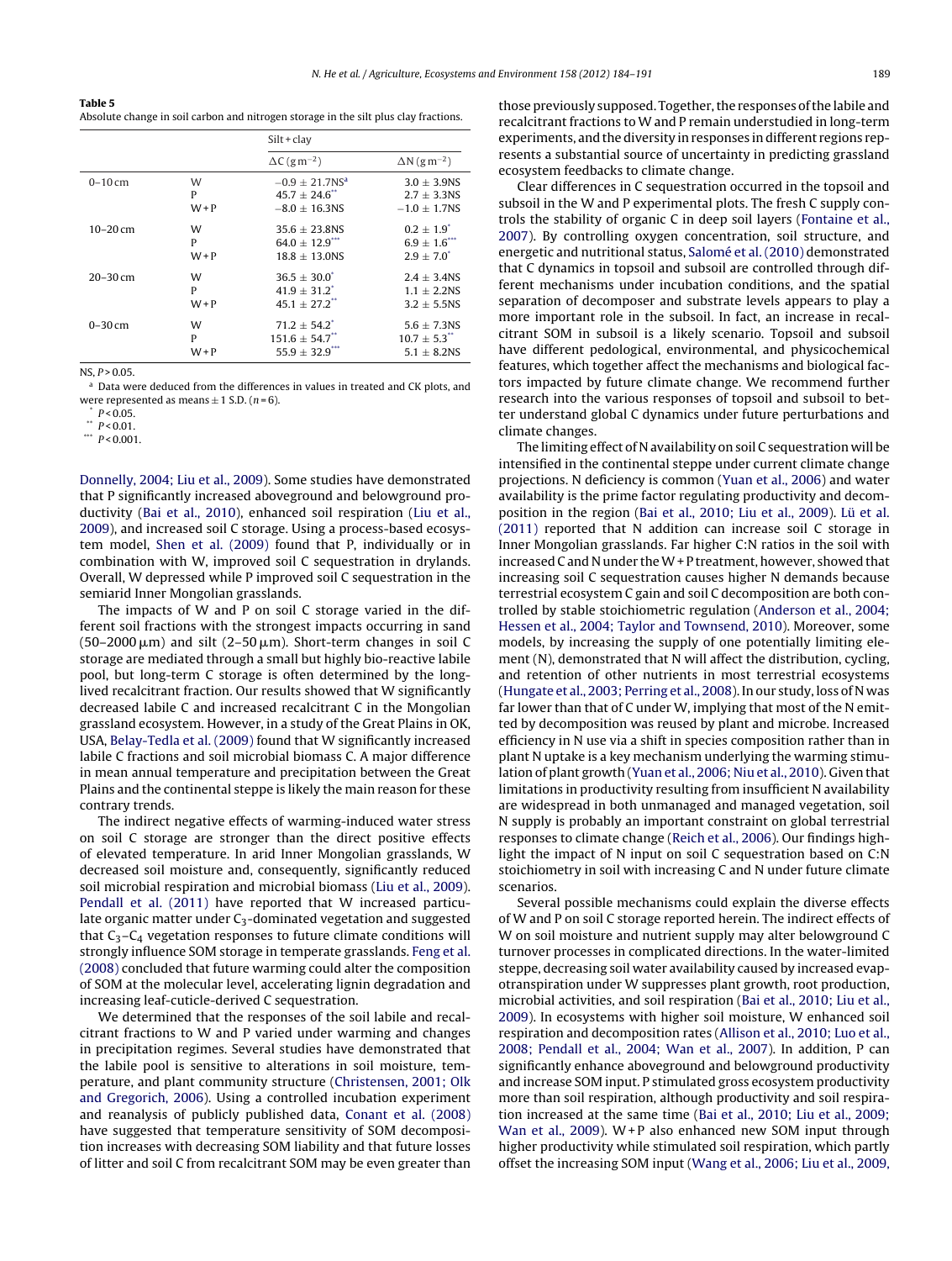<span id="page-6-0"></span>[2010\).](#page-7-0) Finally, the differing effects of W and P treatments on C and N storage in bulk soil and soil fractions as well as in topsoil and subsoil are a consequence of the direct input of labile SOM, which was elevated in topsoil, and higher rapid decomposition of labile SOM increased recalcitrant SOM in subsoil.

In addition, wet sites generally had smaller relative changes in net primary productivity, respiration, runoff, and transpiration but larger absolute changes in net ecosystem productivity compared to those in dry sites in response to W and P (Luo et al., 2008). The control over and consequences of these processes are still unclear at the ecosystem scale. Therefore, we speculated that the effects of W, P, and  $W + P$  in the continental steppe and Great Plain of United States represent not only the strongest effect on soil C sequestration but also the main controlling factors and underlying mechanisms. As reported by Chapin et al. (2009), the responses and direction of belowground C flux and its partitions to climate change are diverse in different terrestrial ecosystems, which appear to be critical to soil C dynamics, and require further research.

# **5. Conclusions**

The results from this six-year experiment demonstrated first that the response of soil C sequestration to climate variability (W and P) is more complex than previously thought. Soil C storage in Inner Mongolian grasslands varied under W and P at different scales (bulk soil, labile vs. recalcitrant SOM, and topsoil vs. subsoil). Therefore, additional research on the responses of soil fractions and of soil layers is warranted to better understand global C dynamics under climate changes. In addition, we found that increased precipitation is a much stronger driving factor than warming in arid and semiarid regions. Moreover, C:N ratios in soil with increasing or decreasing C and N were asynchronous between W and P treatments. The much higher C:N ratios in soil with increasing C and N under the  $W + P$  treatment suggested that increasing soil C sequestration results as a function of higher N demands. Our study, which considered the manipulation and stability of soil C storage, provided direct evidence for changes in C sequestration or loss in Inner Mongolian grasslands under changing regimes in temperature and precipitation in the future.

#### **Acknowledgments**

We thank SQ Wan, GH Lin, WM Bai, QB Wang, JY Xia, WX Liu and others for assistance in field experiments. Funding for this work came from the Natural Science Foundation of China (31070431) and the State Key Basic Research Development Program in China (No. 2010CB833504).

#### **References**

- Adams, J.M., Fauve, H., Fauve-Denard, L., McGlade, J.M., Woodward, F.I., 1990. Increases in terrestrial carbon storage from the last glacial maximum to the present. Nature 348, 711–714.
- Allison, S.D., Wallenstein, M.D., Bradford, M.A., 2010. Soil-carbon response to warming dependent on microbial physiology. Nat. Geosci. 3, 336–340.
- Anderson, T.R., Boersma, M., Raubenheimer, D., 2004. Stoichiometry: linking elements to biochemicals. Ecology 85, 1193–1202.
- Andresen, L.C., Michelsen, A., Ambus, P., Beier, C., 2010. Belowground heathland responses after 2 years of combined warming, elevated  $CO<sub>2</sub>$  and summer drought. Biogeochemistry 101, 27–42.
- Arnone,J.A.,Verburg, P.S.J.,Johnson, D.W., Larsen,J.D.,Jasoni,R.L., Lucchesi,A.J.,Batts, C.M., von Nagy, C., Coulombe, W.G., Schorran, D.E., Buck, P.E., Braswell, B.H., Coleman, J.S., Sherry, R.A., Wallace, L.L., Luo, Y.Q., Schimel, D.S., 2008. Prolonged suppression of ecosystem carbon dioxide uptake after an anomalously warm year. Nature 455, 383–386.
- Bai, W.M., Wan, S.Q., Niu, S.L., Liu, W.X., Chen, Q.S., Wang, Q.B., Zhang, W.H., Han, X.G., Li, L.H., 2010. Increased temperature and precipitation interact to affect root production, mortality, and turnover in a temperate steppe: implications for ecosystem C cycling. Global Change Biol. 16, 1306–1316.
- Belay-Tedla, A., Zhou, X.H., Su, B., Wan, S.Q., Luo, Y.Q., 2009. Labile, recalcitrant, and microbial carbon and nitrogen pools of a tallgrass prairie soil in the US Great Plains subjected to experimental warming and clipping. Soil Biol. Biochem. 41, 110–116.
- Chapin, F.S., McFarland, J., McGuire, A.D., Euskirchen, E.S., Ruess, R.W., Kielland, K., 2009. The changing global carbon cycle: linking plant–soil carbon dynamics to global consequences. J. Ecol. 97, 840–850.
- Christensen, B.T., 2001. Physical fractionation of soil and structural and functional complexity in organic matter turnover. Eur. J. Soil Sci. 52, 345–353.
- Conant, R.T., Drijber, R.A., Haddix, M.L., Parton, W.J., Paul, E.A., Plante, A.F., Six, J., Steinweg, J.M., 2008. Sensitivity of organic matter decomposition to warming varies with its quality. Global Change Biol. 14, 868–877.
- Feng, X.J., Simpson, A.J., Wilson, K.P., Williams, D.D., Simpson, M.J., 2008. Increased cuticular carbon sequestration and lignin oxidation in response to soil warming. Nat. Geosci. 1, 836–839.
- Fontaine, S., Barot, S., Barre, P., Bdioui, N., Mary, B., Rumpel, C., 2007. Stability of organic carbon in deep soil layers controlled by fresh carbon supply. Nature 450, 277–280.
- He, N.P., Wu, L., Wang, Y.S., Han, X.G., 2009. Changes in carbon and nitrogen in soil particle-size fractions along a grassland restoration chronosequence in northern China. Geoderma 150, 302–308.
- He, N.P., Zhang, Y.H., Yu, Q., Cheng, Q.S., Pan, Q.M., Zhang, G.M., Han, X.G., 2011. Grazing intensity impacts soil carbon and nitrogen storage of continental steppe. Ecosphere 2 (1), art 8. [http://dx.doi.org/10.1890/ES10-00017.1.](dx.doi.org/10.1890/ES10-00017.1)
- Hessen, D.O., Agren, G.I., Anderson, T.R., Elser, J.J., De Ruiter, P.C., 2004. Carbon, sequestration in ecosystems: the role of stoichiometry. Ecology 85, 1179–1192.
- Hungate, B.A., Dukes, J.S., Shaw, M.R., Luo, Y.Q., Field, C.B., 2003. Nitrogen and climate change. Science 302, 1512–1513.
- IPCC, 2007. IPCC WGI Fourth Assessment Report. Climate Change 2007. IPCC, Geneva, Switzerland.
- Jones, M.B., Donnelly, A., 2004. Carbon sequestration in temperate grassland ecosystems and the influence of management, climate and elevated  $CO<sub>2</sub>$ . New Phytol. 164, 423–439.
- Lü, F.M., Lü, X.T., Liu, W., Han, X., Zhang, G.M., Kong, D.L., Han, X.G., 2011. Carbon and nitrogen storage in plant and soil as related to nitrogen and water amendment in a temperate steppe of northern China. Biol. Fert. Soils 47, 187–196.
- Liu, W.X., Zhang, Z., Wan, S.Q., 2009. Predominant role of water in regulating soil and microbial respiration and their responses to climate change in a semiarid grassland. Global Change Biol. 15, 184–195.
- Liu, Z.F., Fu, B.J., Zheng, X.X., Liu, G.H., 2010. Plant biomass, soil water content and soil N:P ratio regulating soil microbial functional diversity in a temperate steppe: a regional scale study. Soil Biol. Biochem. 42, 445–450.
- Luo, Y.Q., Gerten, D., Le Maire, G., Parton, W.J., Weng, E.S., Zhou, X.H., Keough, C., Beier, C., Ciais, P., Cramer, W., Dukes, J.S., Emmett, B., Hanson, P.J., Knapp, A., Linder, S., Nepstad, D., Rustad, L., 2008. Modeled interactive effects of precipitation, temperature, and  $CO<sub>2</sub>$  on ecosystem carbon and water dynamics in different climatic zones. Global Change Biol. 14, 1986–1999.
- Niu, S.L., Li, Z.X., Xia, J.Y., Han, Y., Wu, M.Y., Wan, S., 2008. Climatic warming changes plant photosynthesis and its temperature dependence in a temperate steppe of northern China. Environ. Exp. Bot. 63, 91–101.
- Niu, S.L., Sherry, R.A., Zhou, X.H., Wan, S.Q., Luo, Y.Q., 2010. Nitrogen regulation of the climate-carbon feedback: evidence from a long-term global change experiment. Ecology 91, 3261–3273.
- Olk, D.C., Gregorich, E.G., 2006. Overview of the symposium proceedings, "meaningful pools in determining soil carbon and nitrogen dynamics". Soil Sci. Soc. Am. J. 70, 967–974.
- Pendall, E., Bridgham, S., Hanson, P.J., Hungate, B., Kicklighter, D.W., Johnson, D.W., Law, B.E., Luo, Y.Q., Megonigal, J.P., Olsrud, M., Ryan, M.G., Wan, S.Q., 2004. Below-ground process responses to elevated CO<sub>2</sub> and temperature: a discussion of observations, measurement methods, and models. New Phytol. 162, 311–322.
- Pendall, E., Osanai, Y., Williams, A.L., Hovenden, M.J., 2011. Soil carbon storage under simulated climate change is mediated by plant functional type. Global Change Biol. 17, 505–514.
- Perring, M.P., Hedin, L.O., Levin, S.A., McGroddy, M., de Mazancourt, C., 2008. Increased plant growth from nitrogen addition should conserve phosphorus in terrestrial ecosystems. Proc. Natl. Acad. Sci. U.S.A. 105, 1971–1976.
- Reich, P.B., Hobbie, S.E., Lee, T., Ellsworth, D.S., West, J.B., Tilman, D., Knops, J.M.H., Naeem, S., Trost, J., 2006. Nitrogen limitation constrains sustainability of ecosystem response to CO<sub>2</sub>. Nature 440, 922-925
- Salomé, C., Nunan, N., Pouteau, V., Lerch, T.Z., Chenu, C., 2010. Carbon dynamics in topsoil and in subsoil may be controlled by different regulatory mechanisms. Global Change Biol. 16, 416–426.
- Schimel, D.S., 1995. Terrestrial ecosystems and the carbon-cycle. Global Change Biol. 1, 77–91.
- Shen, W.J., Reynolds, J.F., Hui, D.F., 2009. Responses of dryland soil respiration and soil carbon pool size to abrupt vs. gradual and individual vs. combined changes in soil temperature, precipitation, and atmospheric  $CO<sub>2</sub>$ : a simulation analysis. Global Change Biol. 15, 2274–2294.
- Taylor, P.G., Townsend, A.R., 2010. Stoichiometric control of organic carbon–nitrate relationships from soils to the sea. Nature 464, 1178–1181.
- Wan, S., Norby, R.J., Ledford, J., Weltzin, J.F., 2007. Responses of soil respiration to elevated CO<sub>2</sub>, air warming, and changing soil water availability in a model oldfield grassland. Global Change Biol. 13, 2411–2424.